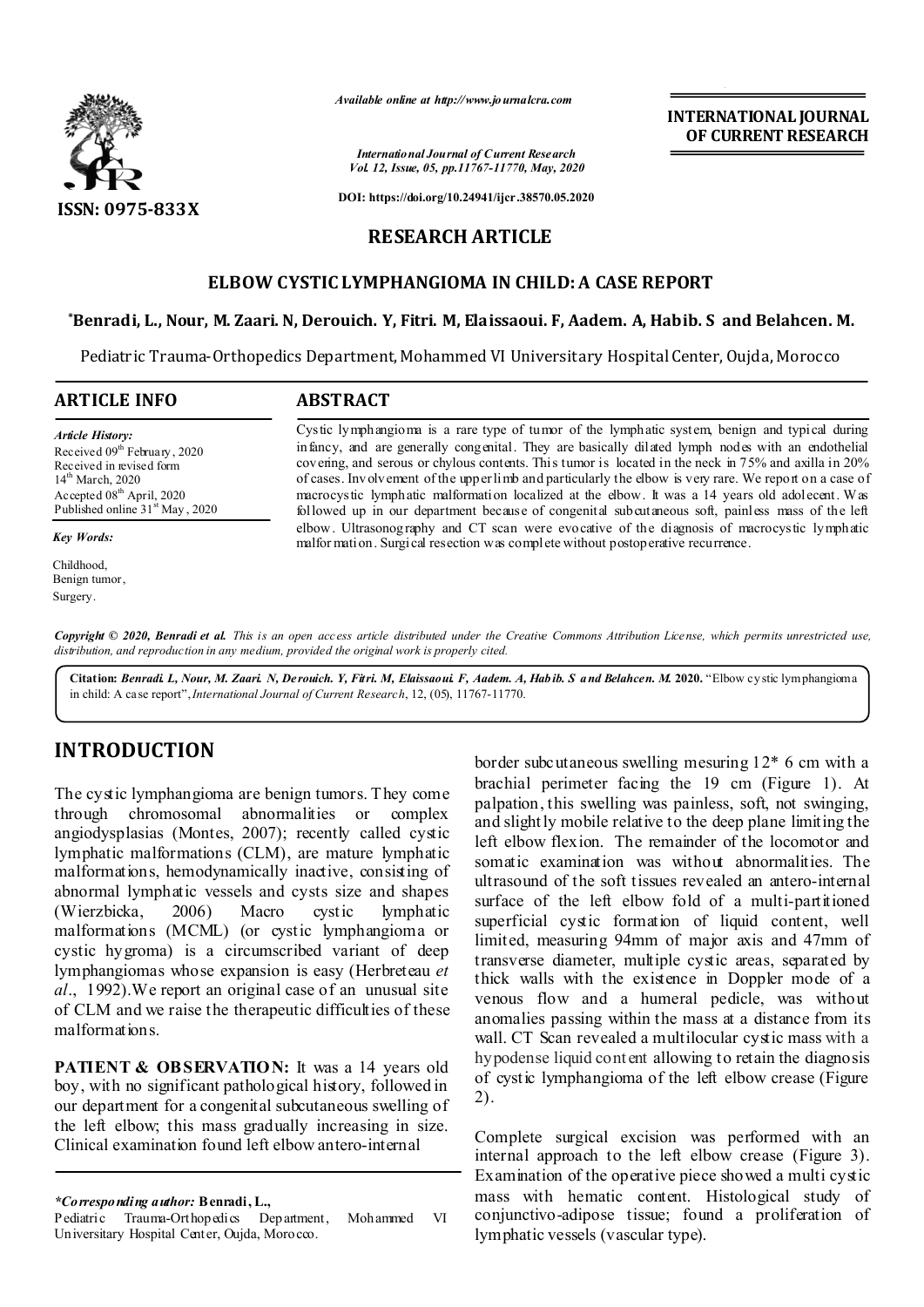

**Figure 1. The figure shows appearance of the right elbow mass**



**Figure 2. (a) axial, (b) coronal planes showing a low fluid density tumor**



**Figure 3. Perioperative image of the cystic lymphatic malformation**

This proliferation is organized in cystic cavities of variable size lined by a flattened endothelial epithelium largely abraded and supported by a connective tissue seat of myxoid rearrangements: aspect of cystic lymphangioma. The immediate surgery care was simple. The left upper limb remained warm, with no sensory motor deficit. The infant was reviewed regularly on consultation rhythm of 3 months; for a period of 12 months. The lesion had clinically disappeared.

## **DISCUSSION**

Lymphangioma is a rare benign vascular malformation of the lymphatic system of the childhood composed of cystically dilated lymphatics (Wierzbicka, 2006). Their incidence is reported to be 1.2-1.8 per 1000 of new births (Filston, 1994). There are several classifications; the most commonly used divide them in macro cystic, micro cystic and mixed lesions, depending on whether the volume of the cystic spaces is less than or greater than 2 cm3 (Herbreteau, 1992). Some authors prefer to classify them as simple or microcystic (formed by lymphatic capillaries), cavernous (formed by bigger lymphatic vessels with a fibrious adventicia), and cystic lymphangiomas (CL) also known as cystic hygromas.

Cystic lymphangioma noncommutating masses range from millimeters till centimeters in size (Grasso *et al*., 2008; Bill, 1965). These tumors are very rare in the extremities (Rossi, 2004). In a recent and large series study, 11 of 186 patients (6%) were presented with lymphangiomas of the upper limbs (Wierzbicka *et al*., 2006). Mirza *et al*. reported 2 cases of cystic lymphangioma of the sternum and a case of upper extremity CL in a 2-month-old male (19). Furthermore, Greenbaum *et al*. reported a case of a 2 year-old female with an elbow lymphangioma (Greenbaum, 2004).

The diagnosis of cystic lymphangioma is made on the basis of the tumor clinical aspect realizing soft, lobulated, renitent swellings, not attached to the underlying skin plane and not very mobile with respect to the deep planes (Sheth, 1987). Ultrasound is very useful and sensitive in detecting cystic masses. It is superior in terms of compliance and avoidance of the use of anesthetics needed in MRI or CT. It is also useful in assessing postoperative complications and recurrences (Murase, 1992). CT scan shows a low fluid density tumor (10-36 HU) but the partitions are sometimes revealed only after injection of the contrast agent (Wierzbicka, 2006; Poyraz *et al*., 2004).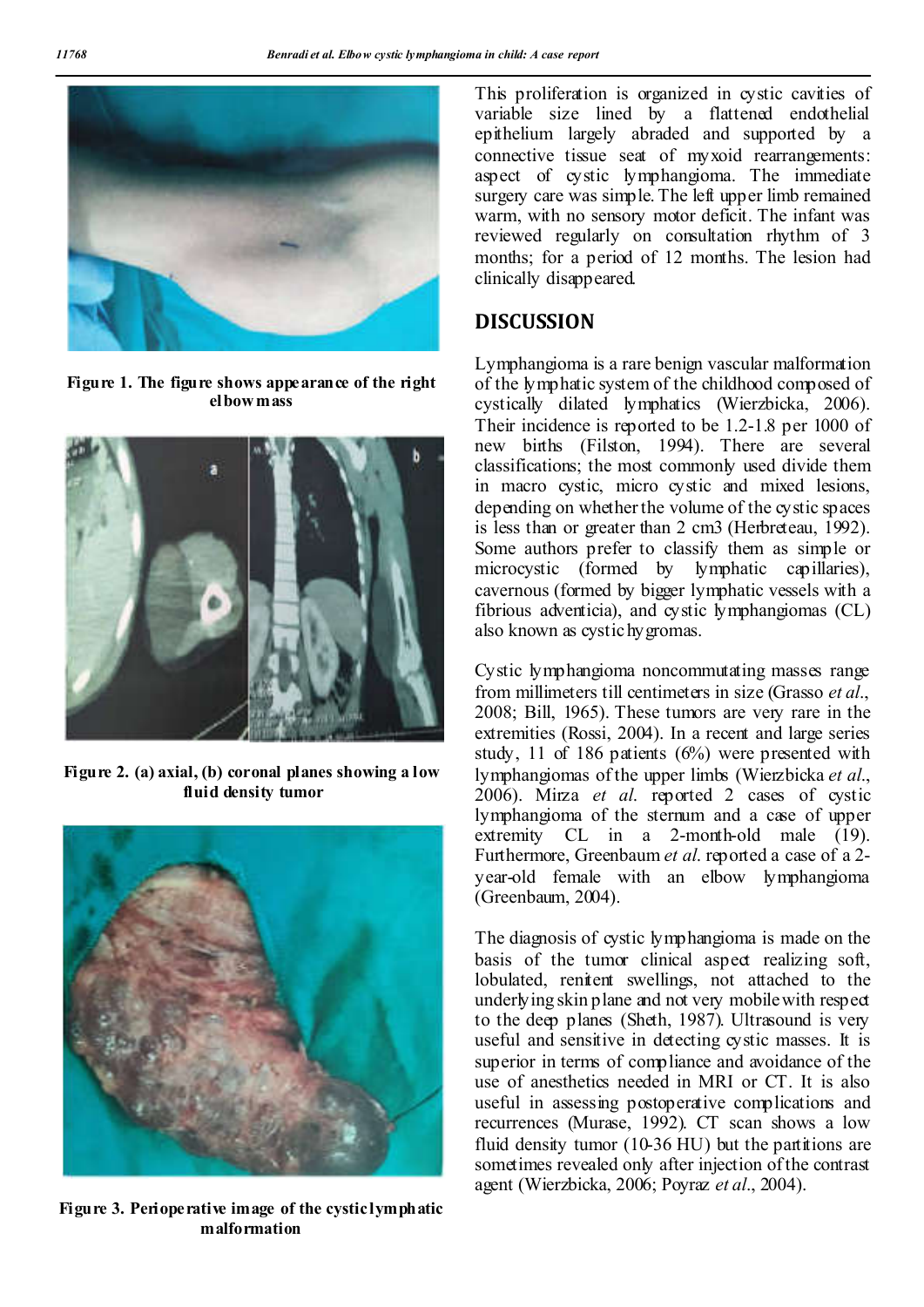Magnetic resonance imaging would appear to be useful for exploring this tumor, reveals the characteristic aspect of hyposignal in T1 and hypersignal in T2. Only histology allows a diagnosis of certainty (Montes, 2007; Wierzbicka, 2006).

Therapeutically, several means are available such as sclerotherapy, surgery, laser and radiotherapy. The indication depends mainly on the micro or macro cystic type of the lymphatic malformation and its anatomical seat (Rossi *et al*., 2005; Rossi, 2005).

The therapeutic choice must take account of the benign character of the tumor, the symptoms, the operative complications and the risks of recurrence (Hadj-Henni, 2008). In the first intention, the MCLM are rather a treatment by sclerotherapy. Surgical treatment is reserved for microcystic malformations. Complete surgical excision was performed in our case with rigorous postoperative surveillance for one year (Wierzbicka, 2006). The removal of cystic lymphangioma can sometimes be difficult because of the anatomical seat of the lesion or its extension. Thus, the complete removal of the lymphangiomas sometimes requires several interventions.

# **CONCLUSION**

Cystic lymphangiomas are uncommonly present in the upper extremities. The diagnosis is usually made by imagery, but histology is indispensable for confirmation. Treatment is surgical as these lesions rarely regress spontaneously especially if they are symptomatic and causing musculoskeletal dysfunction.

# **REFERENCES**

- Alqahtani, A., Nguyen, L. T., Flageole, H., Shaw, K. and Laberge, J. M. 1999. "25 years' experience with lymphangiomas in children," Journal of Pediatric Surgery, vol. 34, no. 7, pp. 1164– 1168, 1999.
- Bill Jr. A. H. and Summer, D. S. 1965. "A unified concept of lymphangioma and cystic hygroma," Surgery Gynecology and Obstetrics, vol. 120, pp. 79–86.
- Eichmann A, Corbel C, Jaffredo T, *et al*. 1998. Avian VEGF-C: cloning, embryonic expression pattern and stimulation of the differentiation of VEGFR2-expressing endothelial cell precursors. *Develop Camb Engl.,* 125:743–52.
- Filston, H. C. 1994. "Hemangiomas, cystic hygromas, and teratomas of the head and neck," Seminars in Pediatric Surgery, vol. 3, no. 3, pp. 147–159.
- Grasso, D. L., Pelizzo, G., Zocconi, E. and Schleef, J. 2008. "Lymphangiomas of the head and neck in children," Acta Otorhinolaryngologica Italica, vol. 28, no. 1, pp. 17–20.
- Greenbaum, J. N., Erol, B., Halpern, K., M ahboubi, S., Pawel, B. R. and Dormans, J. P. 2004. "Elbow mass in a 2-year-old girl," Clinical Orthopaedics and Related Research, vol. 418, pp. 272–278.
- Hadj-Henni A, Landan-Marcus V, Javerliat I, *et al*., 2008. Cystic lymphangioma: an unusual cause of lower limb lymphedema. *J Mal Vas.,* 33(3):155– 60.
- Handa R, Kale R, Upadhyay KK. 2004. Isolated médiastinal lymphangioma herniating through the intercostal space. *Asian J Surg*. 27(3): 241- 242.
- Herbreteau D, Riche MC, Enjolras O. *et al*. 1992. Strategie d'exploration des malformations vasculaires superficielles. *J Mal Vasc.,* 17:50–3.
- Mirza, B., Ijaz, L., Iqbal, S., Mustafa, G., Saleem, M. and Sheikh, A. 2011. "Cystic hygroma of unusual sites: report of two cases," African Journal of Paediatric Surgery, vol. 8, no. 1, pp. 85–88.
- Montes M, Ciudad MJ, Cabeza B, *et al*., 2007. Cystic lamphangioma of the spleen in a patient with Klippel-Ttrenaunay-Weber syndrome; MRI findings. Radiologia 49(5):355–7.
- Murase, T., Tsuyuguchi, Y., Doi, T., Kawai, H. and Masada, K. 1992. "Lymphangioma of the upper extremity," Journal of Pediatric Orthopaedics, vol. 12, no. 1, pp. 100–105.
- N'dri K, Adjenou V, Konan A, Gbazi GC, Mensah GD, Aguehounde C, Abby BC. 1996. Lymphangiome kystique cervical: apport de l'échographie et de la tomodensitométrie a propos d'un cas. Médecine d'Afrique noire. 43(4) : 237- 239.
- Poyraz AS, Kilic D, Hatipoglu A, Ozulku M , Sar A, Bilezikci B. 2004. Cystic lymphangioma confined to mediastinum in adult. *Jpn J Thorac Cardiovasc Surg*., 52(12):567- 569.
- Rossi G, Iannicelli E, Almberger M, *et al*., 2005. Cystic lymphangioma of the upper extremity: US and MRI correlation (2004:11b). Eur Radiol Feb;15(2):400–2.
- Rossi, G., Iannicelli, E., M. Almberger, D. Innocenzi, and V. David, "Cystic lymphanagioma of the upper extremity: US and MRI correlation (2004:11b)," European Radiology, vol. 15, no. 2, pp. 400–402, 2005.